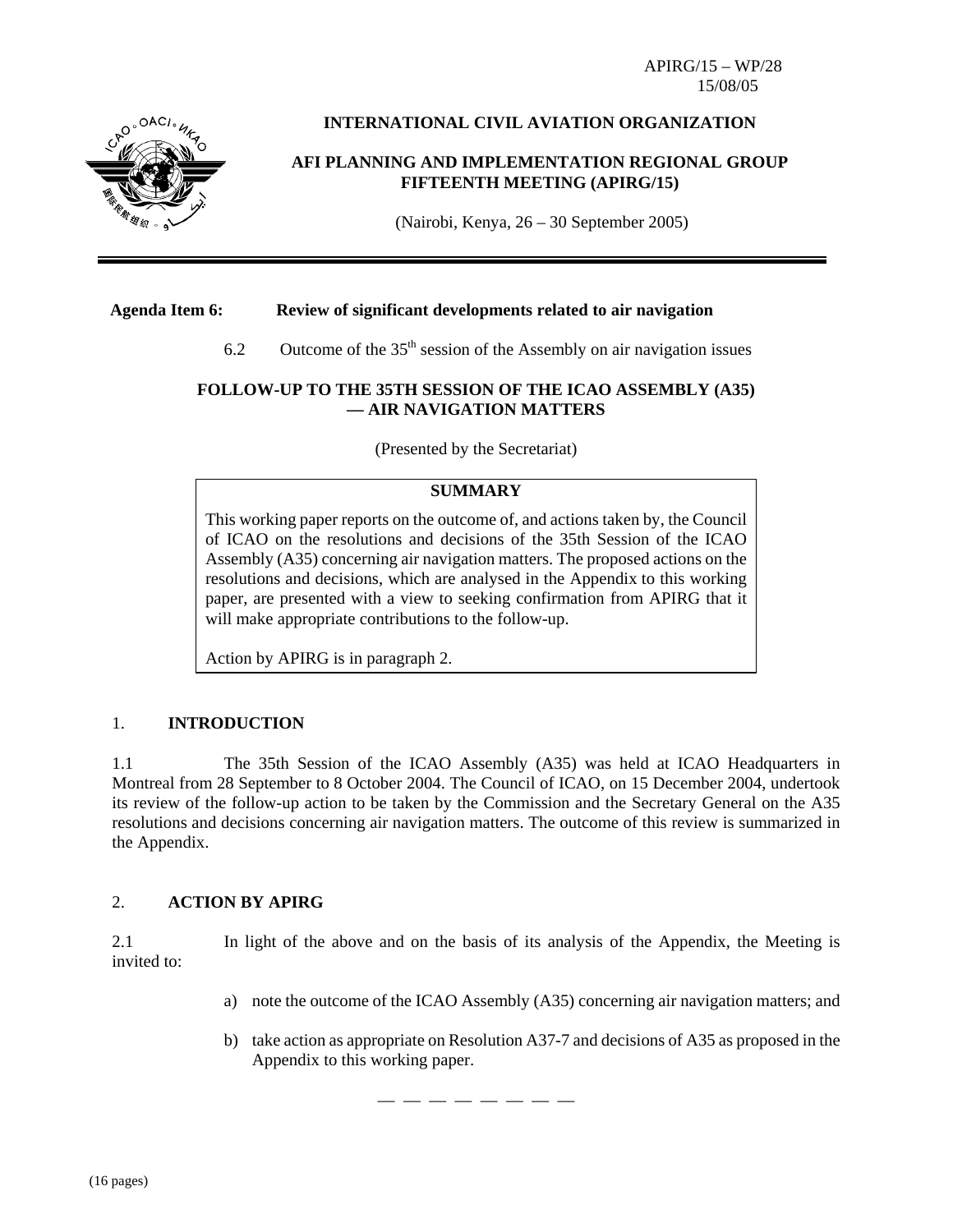## **APIRG/15 – WP/28 APPENDIX**

# **FOLLOW-UP ACTION ON RESOLUTIONS OF THE 35TH SESSION OF THE ASSEMBLY AS THEY RELATE TO AIR NAVIGATION MATTERS**

| Resolution <sup>1</sup>                                                                                   | <b>Subject</b>                                                   | Preliminary action approved by<br>Council                                                                                                                                                                                                                                                                                                                                                                                                                                                                                                                                                                                                                                                                                                                        | <b>Suggested follow-up action</b>                                                                                                                                                                                                                                                                                                                                                                                                                                    |                                                                                                                                                                                                                                                                                  |                                                                                                                     |  |
|-----------------------------------------------------------------------------------------------------------|------------------------------------------------------------------|------------------------------------------------------------------------------------------------------------------------------------------------------------------------------------------------------------------------------------------------------------------------------------------------------------------------------------------------------------------------------------------------------------------------------------------------------------------------------------------------------------------------------------------------------------------------------------------------------------------------------------------------------------------------------------------------------------------------------------------------------------------|----------------------------------------------------------------------------------------------------------------------------------------------------------------------------------------------------------------------------------------------------------------------------------------------------------------------------------------------------------------------------------------------------------------------------------------------------------------------|----------------------------------------------------------------------------------------------------------------------------------------------------------------------------------------------------------------------------------------------------------------------------------|---------------------------------------------------------------------------------------------------------------------|--|
|                                                                                                           |                                                                  | (C-WP/12316 Revised, C-DEC 173/1)                                                                                                                                                                                                                                                                                                                                                                                                                                                                                                                                                                                                                                                                                                                                | <b>ANC</b>                                                                                                                                                                                                                                                                                                                                                                                                                                                           | <b>Secretary General</b>                                                                                                                                                                                                                                                         | <b>PIRGs/States</b>                                                                                                 |  |
| Resolution 16/1<br>$(16-3$ to 16-5,<br>WP/342<br>and<br>Action<br>Plenary<br>Sheet No.<br>1)<br>$[A35-7]$ | Unified strategy to<br>resolve<br>safety-related<br>deficiencies | subsidiary bodies and the<br>Council.<br>Secretary General to act in accordance<br>with the relevant clauses of the<br>Resolution. Council to further develop<br>practical means to facilitate the sharing of<br>safety information among Contracting<br>States. Council to develop a procedure to<br>inform all Contracting States, within the<br>scope of Article 54 j) of the Chicago<br>Convention, in the case of a State having<br>significant compliance shortcomings with<br>respect to ICAO safety-related SARPs.<br>Secretary General to investigate ways in<br>which the identification of measures may<br>be undertaken at national and regional<br>levels to support States' development of<br>ATM safety oversight capabilities and<br>procedures. | ANC to review and agree on<br>methodology<br>being<br>the<br>developed by the Secretariat<br>for the implementation of the<br>unified strategy, review and<br>agree as the action proposed<br>in AN-WP/7977, and make<br>recommendations<br>to<br>the<br>Council as necessary.<br><b>Update:</b> Secretariat presented<br>a methodology/progress report<br>on the implementation of the<br>unified strategy in June 2005<br>(AN-WP/8032<br>and<br>C-WP/12475 refer). | Secretary General to:<br>a) urge all Contracting States to share<br>with other Contracting States critical<br>safety information which may have<br>an impact on the safety of<br>international air navigation and to<br>facilitate access to all relevant safety<br>information; | States: To share critical<br>safety information with<br>other States                                                |  |
|                                                                                                           |                                                                  |                                                                                                                                                                                                                                                                                                                                                                                                                                                                                                                                                                                                                                                                                                                                                                  |                                                                                                                                                                                                                                                                                                                                                                                                                                                                      | b) encourage Contracting States to<br>make full use of available safety<br>information when performing their<br>safety oversight functions, including<br>during inspections as provided for in<br>Article 16 of the Convention;                                                  | States: To make use of<br>available<br>safety<br>information<br>when<br>performing<br>safety<br>oversight functions |  |
|                                                                                                           |                                                                  |                                                                                                                                                                                                                                                                                                                                                                                                                                                                                                                                                                                                                                                                                                                                                                  |                                                                                                                                                                                                                                                                                                                                                                                                                                                                      | c) develop, for approval by the Council,<br>practical means to facilitate the<br>sharing of such safety information<br>among Contracting States;                                                                                                                                 | To note                                                                                                             |  |
|                                                                                                           |                                                                  |                                                                                                                                                                                                                                                                                                                                                                                                                                                                                                                                                                                                                                                                                                                                                                  |                                                                                                                                                                                                                                                                                                                                                                                                                                                                      | d) urge Contracting States of the need<br>for surveillance of all aircraft<br>operations, including foreign aircraft<br>within their territory and to take<br>appropriate action when necessary to<br>preserve safety;                                                           | States: To do surveillance<br>of all aircraft operations,<br>including foreign aircraft<br>within their territory   |  |

<sup>&</sup>lt;sup>1</sup> The A35 Resolution number (as designated in Resolutions adopted by the 35th Session of the Assembly — Provisional Edition, October 2004) is shown in square parentheses.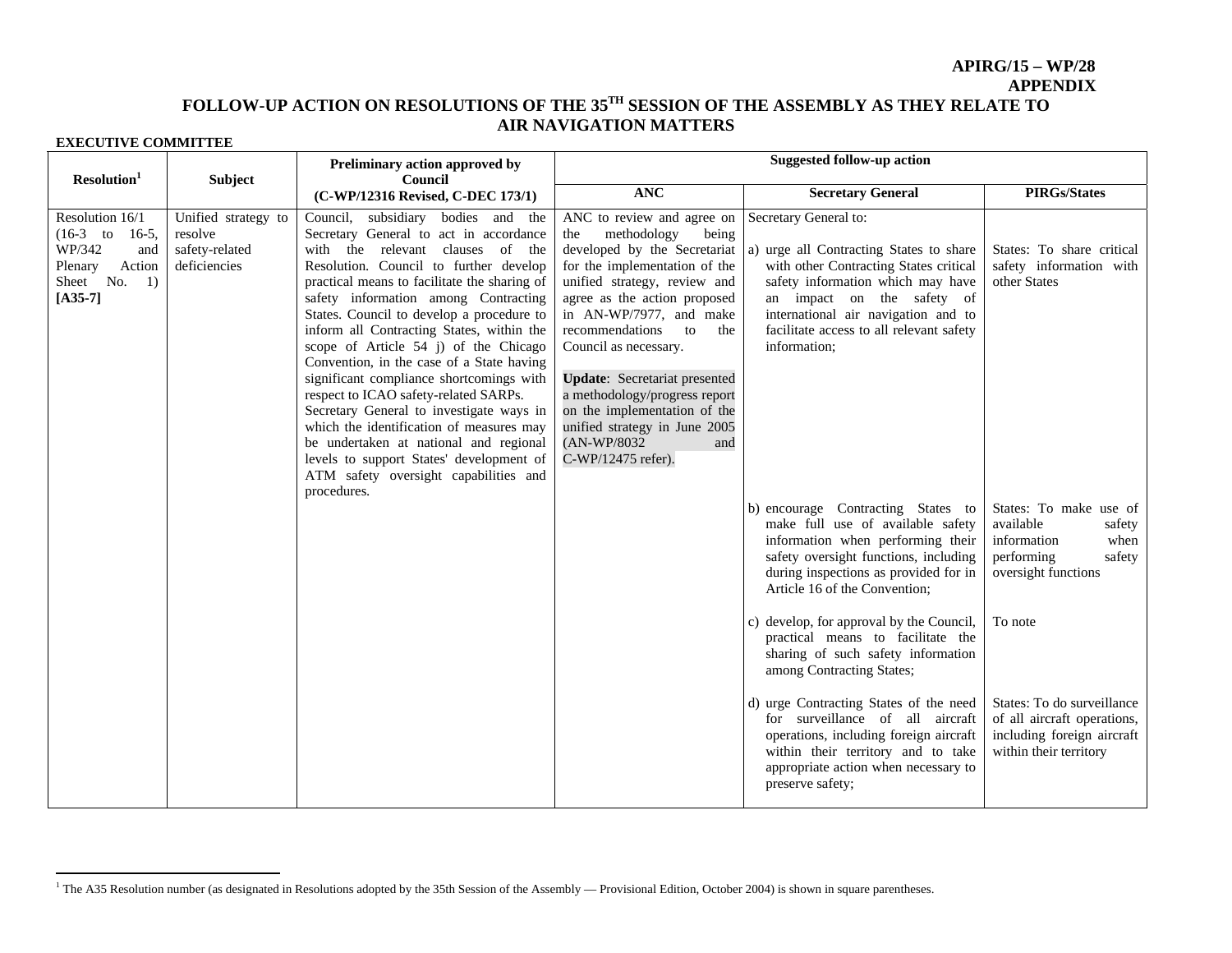| $APIRG/15 - WP/28$         |  |
|----------------------------|--|
| <b>APPENDIX</b>            |  |
| <b>EXECUTIVE COMMITTEE</b> |  |

| Resolution <sup>1</sup>                                                                                                        | Subject | Preliminary action approved by<br>Council<br>(C-WP/12316 Revised, C-DEC 173/1) | Suggested follow-up action |                                                                                                                                                                                                                                                                                                                                                                                                                                                                   |                                                                                                                                  |  |
|--------------------------------------------------------------------------------------------------------------------------------|---------|--------------------------------------------------------------------------------|----------------------------|-------------------------------------------------------------------------------------------------------------------------------------------------------------------------------------------------------------------------------------------------------------------------------------------------------------------------------------------------------------------------------------------------------------------------------------------------------------------|----------------------------------------------------------------------------------------------------------------------------------|--|
|                                                                                                                                |         |                                                                                | <b>ANC</b>                 | <b>Secretary General</b>                                                                                                                                                                                                                                                                                                                                                                                                                                          | <b>PIRGs/States</b>                                                                                                              |  |
| Resolution 16/1<br>$(16-3)$ to<br>$16-5,$<br>WP/342<br>and<br>Action<br>Plenary<br>Sheet No.<br>1)<br>$[A35-7]$<br>(continued) |         |                                                                                |                            | e) develop, for approval by the Council,<br>a procedure to inform all Contracting<br>States, within the scope of Article 54<br>j) of the Chicago Convention, in the<br>case of a State having significant<br>shortcomings<br>with<br>compliance<br>ICAO safety-related<br>respect to<br>SARPs;                                                                                                                                                                    | To note                                                                                                                          |  |
|                                                                                                                                |         |                                                                                |                            | promote the concept of regional or<br>sub-regional<br>safety<br>oversight<br>organizations;                                                                                                                                                                                                                                                                                                                                                                       | PIRGs: To promote the<br>concept of<br>regional/<br>sub-regional<br>safety<br>oversight organizations                            |  |
|                                                                                                                                |         |                                                                                |                            | g) continue to foster coordination and<br>cooperation between USOAP and<br>of<br>audit programmes<br>other<br>organizations related to aviation<br>safety, and specifically with IATA<br>and Eurocontrol;                                                                                                                                                                                                                                                         | To note                                                                                                                          |  |
|                                                                                                                                |         |                                                                                |                            | h) urge Contracting States to develop<br>sub-regional<br>regional<br>and<br>cooperation and, whenever feasible,<br>partnership initiatives with other<br>States, industry, air navigation<br>service<br>providers,<br>financial<br>institutions and other stakeholders to<br>safety<br>oversight<br>strengthen<br>capabilities in order to foster a safer<br>international civil aviation system<br>and to better discharge their<br>individual responsibilities; | States:<br>To<br>develop<br>regional and sub-regional<br>cooperation<br>and to<br>strengthen<br>safety<br>oversight capabilities |  |
|                                                                                                                                |         |                                                                                |                            | encourage States to foster the<br>creation of regional or sub-regional<br>partnerships to collaborate in the<br>development of solutions to common<br>problems to build their individual<br>safety oversight capability;                                                                                                                                                                                                                                          | States: To foster the<br>creation of regional/<br>sub-regional partnerships                                                      |  |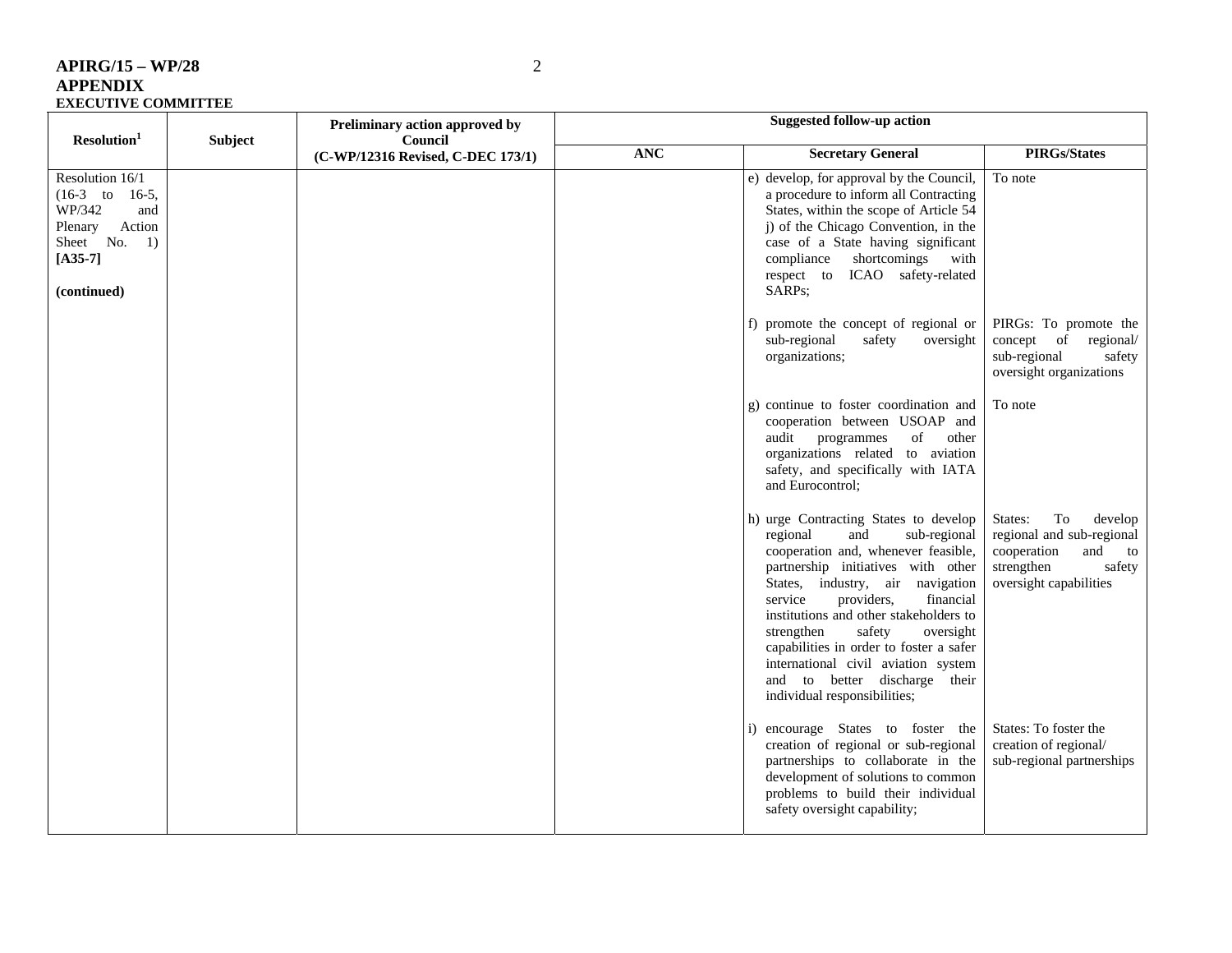| Resolution <sup>1</sup>                                                                                  | <b>Subject</b> | Preliminary action approved by<br>Council<br>(C-WP/12316 Revised, C-DEC 173/1) | <b>Suggested follow-up action</b> |                                                                                                                                                                                                                                                                                                                                |                                                                                                                                                                                                                                  |
|----------------------------------------------------------------------------------------------------------|----------------|--------------------------------------------------------------------------------|-----------------------------------|--------------------------------------------------------------------------------------------------------------------------------------------------------------------------------------------------------------------------------------------------------------------------------------------------------------------------------|----------------------------------------------------------------------------------------------------------------------------------------------------------------------------------------------------------------------------------|
|                                                                                                          |                |                                                                                | <b>ANC</b>                        | <b>Secretary General</b>                                                                                                                                                                                                                                                                                                       | <b>PIRGs/States</b>                                                                                                                                                                                                              |
| Resolution 16/1<br>$(16-3$ to 16-5,<br>WP/342<br>and<br>Action<br>Plenary<br>Sheet No.<br>1<br>$[A35-7]$ |                |                                                                                |                                   | encourage all States able to do so to<br>participate in, or provide tangible<br>support for, the strengthening and<br>furtherance of regional safety<br>oversight organizations;<br>k) invite Contracting States to use the                                                                                                    | To<br>provide<br>States:<br>tangible<br>for<br>support<br>and<br>strengthening<br>furtherance of regional<br>safety<br>oversight<br>organizations<br>To note                                                                     |
| (continued)                                                                                              |                |                                                                                |                                   | services of the ICAO Technical<br>Cooperation Bureau (TCB) to<br>resolve deficiencies identified by the<br><b>USOAP:</b>                                                                                                                                                                                                       |                                                                                                                                                                                                                                  |
|                                                                                                          |                |                                                                                |                                   | Contracting<br>1) invite<br><b>States</b><br>experiencing difficulties in financing<br>measures necessary to correct safety-<br>deficiencies<br>related<br>identified<br>through USOAP to take advantage of<br>the funding opportunity offered by<br>the International Financial Facility<br>for Aviation Safety (IFFAS);      | States: To take advantage<br>of IFFAS if experiencing<br>difficulties in financing<br>to<br>measures<br>correct<br>safety-related<br>deficiencies:                                                                               |
|                                                                                                          |                |                                                                                |                                   | m) implement a unified strategy based<br>on the principles of increased<br>transparency,<br>cooperation<br>and<br>assistance;                                                                                                                                                                                                  | PIRGS/States: To<br>implement a unified<br>strategy                                                                                                                                                                              |
|                                                                                                          |                |                                                                                |                                   | where<br>n) foster,<br>appropriate,<br>partnership among States, users, air<br>service<br>navigation<br>providers,<br>industry, financial institutions and<br>other stakeholders to analyse causes,<br>establish and implement sustainable<br>solutions in order to assist States in<br>resolving safety-related deficiencies; | PIRGS/States: To foster<br>partnership among States,<br>users, air<br>navigation<br>providers,<br>service<br>industry and financial<br>institutions to<br>analyse<br>in<br>resolving<br>causes<br>safety-related<br>deficiencies |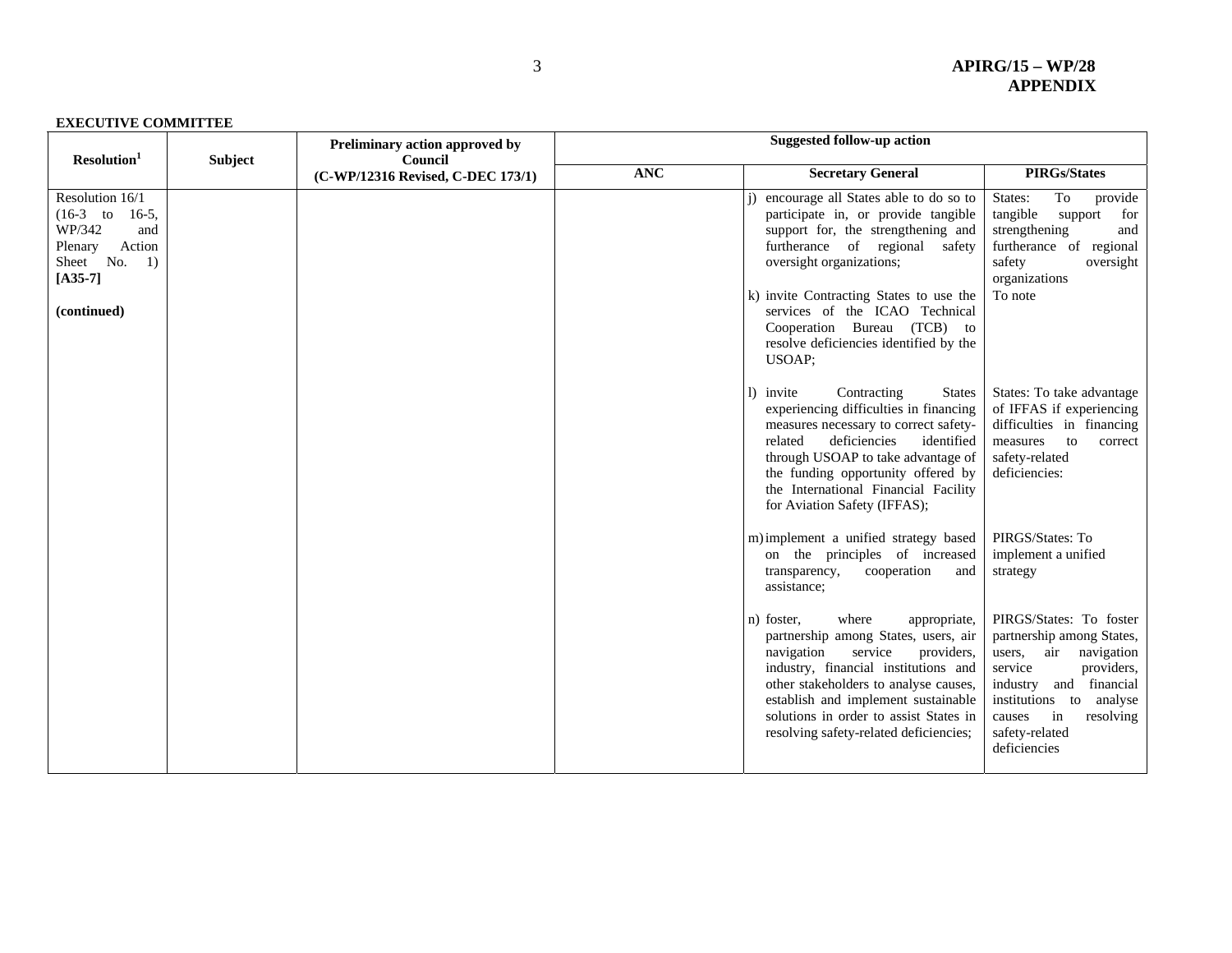| $APIRG/15 - WP/28$         |                |                                                                                |            |
|----------------------------|----------------|--------------------------------------------------------------------------------|------------|
| <b>APPENDIX</b>            |                |                                                                                |            |
| <b>EXECUTIVE COMMITTEE</b> |                |                                                                                |            |
| Resolution <sup>1</sup>    | <b>Subject</b> | Preliminary action approved by<br>Council<br>(C-WP/12316 Revised, C-DEC 173/1) | <b>ANC</b> |

| Resolution <sup>1</sup><br>Subject                                                                                                            |                                                                                                      | Preliminary action approved by<br>Council                                                                                                                                                                                                                                                                                                                                                                              | <b>Suggested follow-up action</b>                                                                                                                                                                                                                                             |                                                                                                                                                                                                                                                                                                                         |                     |  |
|-----------------------------------------------------------------------------------------------------------------------------------------------|------------------------------------------------------------------------------------------------------|------------------------------------------------------------------------------------------------------------------------------------------------------------------------------------------------------------------------------------------------------------------------------------------------------------------------------------------------------------------------------------------------------------------------|-------------------------------------------------------------------------------------------------------------------------------------------------------------------------------------------------------------------------------------------------------------------------------|-------------------------------------------------------------------------------------------------------------------------------------------------------------------------------------------------------------------------------------------------------------------------------------------------------------------------|---------------------|--|
|                                                                                                                                               |                                                                                                      | (C-WP/12316 Revised, C-DEC 173/1)                                                                                                                                                                                                                                                                                                                                                                                      | <b>ANC</b>                                                                                                                                                                                                                                                                    | <b>Secretary General</b>                                                                                                                                                                                                                                                                                                | <b>PIRGs/States</b> |  |
| Resolution 16/1<br>$(16-3)$ to<br>$16-5$ ,<br>WP/342<br>and<br>Action<br>Plenary<br>Sheet No.<br>$\left(1\right)$<br>$[A35-7]$<br>(continued) |                                                                                                      |                                                                                                                                                                                                                                                                                                                                                                                                                        |                                                                                                                                                                                                                                                                               | o) adopt a flexible approach for the<br>provision of assistance through the<br>ICAO Regional Offices to support<br>sub-regional<br>regional<br>and<br>organizations responsible for safety<br>oversight tasks and to implement an<br>efficient<br>system<br>monitor<br>to<br>implementation of the unified<br>strategy; | To note             |  |
|                                                                                                                                               |                                                                                                      |                                                                                                                                                                                                                                                                                                                                                                                                                        |                                                                                                                                                                                                                                                                               | p) investigate ways in which the<br>identification of measures may be<br>undertaken at national and regional<br>levels to support States' development<br>of ATM safety oversight capabilities<br>and procedures; and                                                                                                    | To note             |  |
|                                                                                                                                               |                                                                                                      |                                                                                                                                                                                                                                                                                                                                                                                                                        |                                                                                                                                                                                                                                                                               | q) develop ways in which all relevant<br>information from the Audit Findings<br>and Differences Database (AFDD)<br>could be made available to all<br>Contracting States through the use of<br>the ICAO secure website.                                                                                                  | To note             |  |
| Resolution 16.2/1<br>$(16.2 - 2 \text{ to } 16.2 - 4,$<br>WP/342<br>and<br>Plenary<br>Action<br>Sheet No. 1)<br>$[A35-6]$                     | Transition<br>to<br>a<br>comprehensive<br>systems approach<br>for audits in the<br><b>ICAO USOAP</b> | Council, subsidiary bodies and the<br>Secretary General to act in accordance<br>with the relevant clauses of the<br>Resolution. Secretary General to make the<br>final safety oversight audit reports<br>available to all Contracting States and also<br>to provide access to all relevant<br>information derived from the Audit<br>Findings and Differences Database<br>(AFDD) through the secure website of<br>ICAO. | ANC to review proposals as<br>necessary<br>and<br>make<br>recommendations<br>the<br>to<br>Council.<br><b>Update:</b> Secretary General<br>presented a progress report on<br>comprehensive<br>systems<br>approach to the Council in<br>June 2005<br>$(C-WP/12471)$<br>refers). | Secretary General to:<br>a) further expand USOAP to include<br>safety-related<br>provisions<br>the<br>contained in all safety-related<br>Annexes to the Convention on<br>Civil<br>International<br>Aviation<br>(Doc 7300) as of 2005;                                                                                   | To note             |  |
|                                                                                                                                               |                                                                                                      |                                                                                                                                                                                                                                                                                                                                                                                                                        |                                                                                                                                                                                                                                                                               | b) restructure the ICAO Universal<br>Safety Oversight Audit Programme,<br>as of 1 January 2005, to adopt a<br>comprehensive systems approach in<br>conducting safety oversight audits in<br>all Contracting States;                                                                                                     | To note             |  |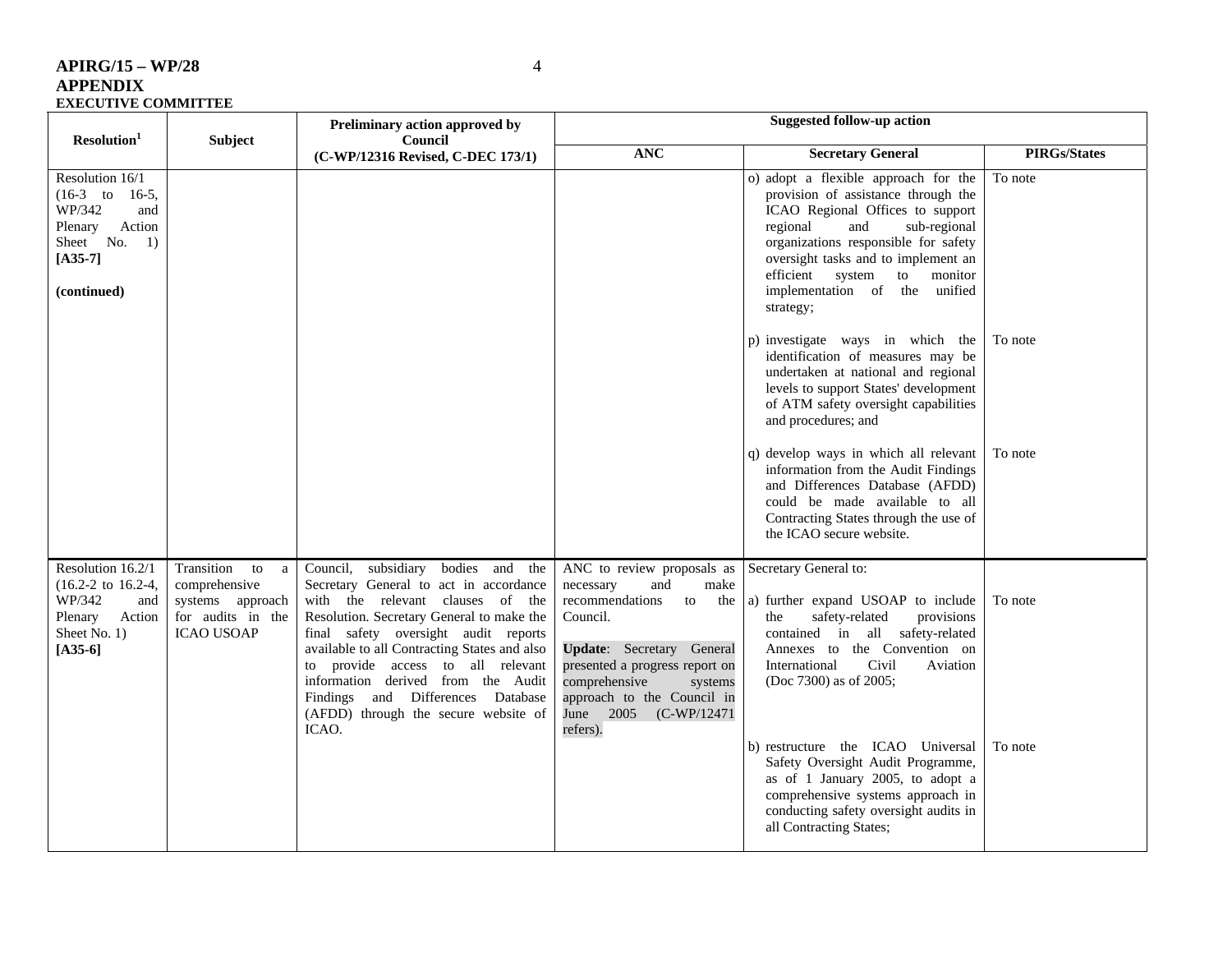| Resolution <sup>1</sup>                                                                      | <b>Subject</b> | Preliminary action approved by<br>Council<br>(C-WP/12316 Revised, C-DEC 173/1) | <b>Suggested follow-up action</b> |                                                                                                                                                                                                                                                                                       |                                                                                                                                                                       |  |
|----------------------------------------------------------------------------------------------|----------------|--------------------------------------------------------------------------------|-----------------------------------|---------------------------------------------------------------------------------------------------------------------------------------------------------------------------------------------------------------------------------------------------------------------------------------|-----------------------------------------------------------------------------------------------------------------------------------------------------------------------|--|
|                                                                                              |                |                                                                                | <b>ANC</b>                        | <b>Secretary General</b>                                                                                                                                                                                                                                                              | <b>PIRGs/States</b>                                                                                                                                                   |  |
| Resolution 16.2/1<br>$(16.2 - 2 \text{ to } 16.2 - 4,$<br>WP/342<br>and<br>Action<br>Plenary |                |                                                                                |                                   | c) restructure the safety oversight audit<br>reports to reflect the critical elements<br>of a safety oversight system;                                                                                                                                                                | To note                                                                                                                                                               |  |
| Sheet No. 1)<br>$[A35-6]$<br>(continued)                                                     |                |                                                                                |                                   | d) adopt a more flexible approach in the<br>implementation of the Programme on<br>a long-term basis;                                                                                                                                                                                  | To note                                                                                                                                                               |  |
|                                                                                              |                |                                                                                |                                   | e) continuously ensure the maintenance<br>of the quality assurance mechanism<br>established to monitor and assess<br>Programme quality;                                                                                                                                               | To note                                                                                                                                                               |  |
|                                                                                              |                |                                                                                |                                   | f) call on all Contracting States able to<br>do so to assign qualified and<br>experienced technical staff to ICAO<br>on a long-term secondment basis<br>with a view to enabling<br>the<br>Organization<br>continue<br>to<br>to<br>successfully<br>implement<br>the<br>Programme;      | States:<br>To<br>assign<br>qualified and experienced<br>technical staff to ICAO<br>$\mathbf{a}$<br>long-term<br>on<br>secondment basis                                |  |
|                                                                                              |                |                                                                                |                                   | g) urge all Contracting States to submit<br>to ICAO, in a timely manner, and<br>keep up-to-date, all the information<br>and documentation associated with<br>the preparation and conduct of an<br>audit, to ensure the effective and<br>efficient implementation of the<br>Programme; | To submit to<br>States:<br>ICAO,<br>in a<br>timely<br>manner,<br>and<br>keep<br>up-to-date,<br>all<br>information<br>and<br>documentation associated<br>with an audit |  |
|                                                                                              |                |                                                                                |                                   | h) urge all Contracting States to<br>cooperate with ICAO and, as much<br>as practicable, to accept audit<br>missions as scheduled by the<br>Organization in order to facilitate the<br>smooth<br>functioning<br>of<br>the<br>Programme;                                               | States: To cooperate with<br>ICAO to accept audit<br>missions as scheduled by<br>the Organization                                                                     |  |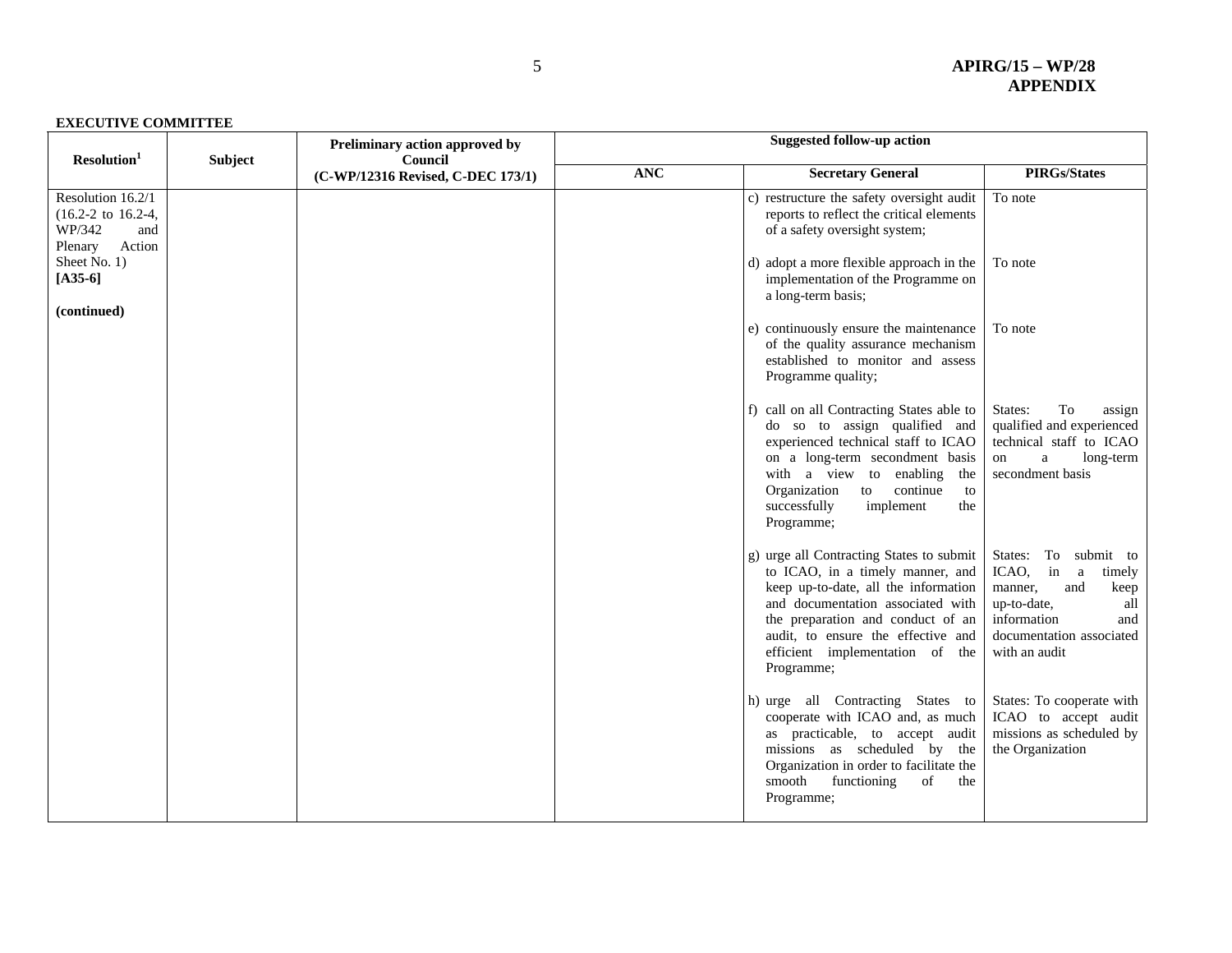| APIRG/15 – WP/28    |  |
|---------------------|--|
| APPENDIX            |  |
| EXECUTIVE COMMITTEE |  |

 $6\,$ 

| Resolution <sup>1</sup>                                                                                                                    | Subject                                                                                                                                                                                                           | Preliminary action approved by<br>Council                                                                                                                                                                                                                                             | <b>Suggested follow-up action</b>                                                                                                                                                                               |                                                                                                                                                                                                                                                                                                                                                                                                                                                                                                     |                                                                                                                                   |
|--------------------------------------------------------------------------------------------------------------------------------------------|-------------------------------------------------------------------------------------------------------------------------------------------------------------------------------------------------------------------|---------------------------------------------------------------------------------------------------------------------------------------------------------------------------------------------------------------------------------------------------------------------------------------|-----------------------------------------------------------------------------------------------------------------------------------------------------------------------------------------------------------------|-----------------------------------------------------------------------------------------------------------------------------------------------------------------------------------------------------------------------------------------------------------------------------------------------------------------------------------------------------------------------------------------------------------------------------------------------------------------------------------------------------|-----------------------------------------------------------------------------------------------------------------------------------|
|                                                                                                                                            |                                                                                                                                                                                                                   | (C-WP/12316 Revised, C-DEC 173/1)                                                                                                                                                                                                                                                     | <b>ANC</b>                                                                                                                                                                                                      | <b>Secretary General</b>                                                                                                                                                                                                                                                                                                                                                                                                                                                                            | <b>PIRGs/States</b>                                                                                                               |
| Resolution $16.2/1$<br>$(16.2 - 2 \text{ to } 16.2 - 4,$<br>WP/342<br>and<br>Plenary<br>Action<br>Sheet No. 1)<br>$[A35-6]$<br>(continued) |                                                                                                                                                                                                                   |                                                                                                                                                                                                                                                                                       |                                                                                                                                                                                                                 | i) urge all Contracting States to accept<br>the primacy of USOAP audit results<br>meeting<br>the<br>established<br>as<br>international<br>Standards.<br>Recommended<br>Practices<br>and<br>Procedures, when considering the<br>need for additional or supplementary<br>safety oversight audits by States; and<br>continue to report to Council at every<br>$\ddot{1}$<br>session and to the next<br>other<br>ordinary session of the Assembly on<br>the overall implementation of the<br>Programme. | States: To accept the<br>primacy of USOAP audit<br>results as meeting the<br>established international<br><b>SARPs</b><br>To note |
| Para 17:2<br>$(17-1, WP/343)$                                                                                                              | Harmonization and<br>efficiency guiding<br>the<br>standard<br>making process                                                                                                                                      | Council and Air Navigation Commission<br>(ANC) to take into consideration the<br>proposals contained in A35-WP/74 in their<br>future work on enhancement of ICAO<br>Standards.                                                                                                        | ANC to continue its work to<br>Standards<br>enhance ICAO<br>taking into account Resolving<br>Clause 3 of A35-14, Appendix<br>A, the action proposed in<br>A35-WP/36 and the proposal<br>contained in A35-WP/74. |                                                                                                                                                                                                                                                                                                                                                                                                                                                                                                     |                                                                                                                                   |
| Para 17:3<br>$(17-1, WP/343)$                                                                                                              | Policy and criteria<br>for<br>making<br>determinations<br>regarding<br>the<br>"commercial<br>air<br>transport" or non-<br>commercial<br>"general aviation"<br>nature<br>of<br>international<br>aircraft operation | subsidiary bodies<br>Council,<br>and the<br>Secretary General to collect information<br>on studies conducted by Contracting<br>States and international organizations on<br>the subject and to take action as required.                                                               | <b>ANC</b><br>consider<br>to<br>the<br>Secretariat review and advise<br>the Council as appropriate.                                                                                                             | Secretary General (ATB in coordination<br>with ANB and LEB) to collect and<br>review the work currently conducted by<br>Contracting States on making a<br>determination<br>regarding<br>the<br>"commercial air transport" or non-<br>commercial "general aviation" nature of<br>international aircraft operation. A<br>Council decision will then be sought on<br>whether a draft policy and criteria on the<br>subject should be developed by ICAO                                                 | To note                                                                                                                           |
| Resolution 19/1<br>$(19-2 \text{ to } 19-4,$<br>$WP/343$ and<br>Plenary Action<br>Sheet No. 1)<br>$[A35-12]$                               | Protection of<br>the<br>health<br>of<br>passengers<br>and<br>crews<br>and<br>prevention of<br>the<br>of<br>spread<br>communicable<br>disease<br>through<br>international travel                                   | States to be informed of the content of this<br>Resolution and urged to implement<br>existing SARPs related to the health of<br>passengers and crews. Council, subsidiary<br>bodies and the Secretary General to act in<br>accordance with the relevant clauses of the<br>Resolution. | ANC to monitor and present<br>reports<br>Council<br>to<br>as<br>necessary.                                                                                                                                      | Secretary General to:<br>a) inform States of the content of the<br>Resolution and draw their attention<br>in particular to resolving clauses 1<br>and $5$ ;                                                                                                                                                                                                                                                                                                                                         | To note                                                                                                                           |